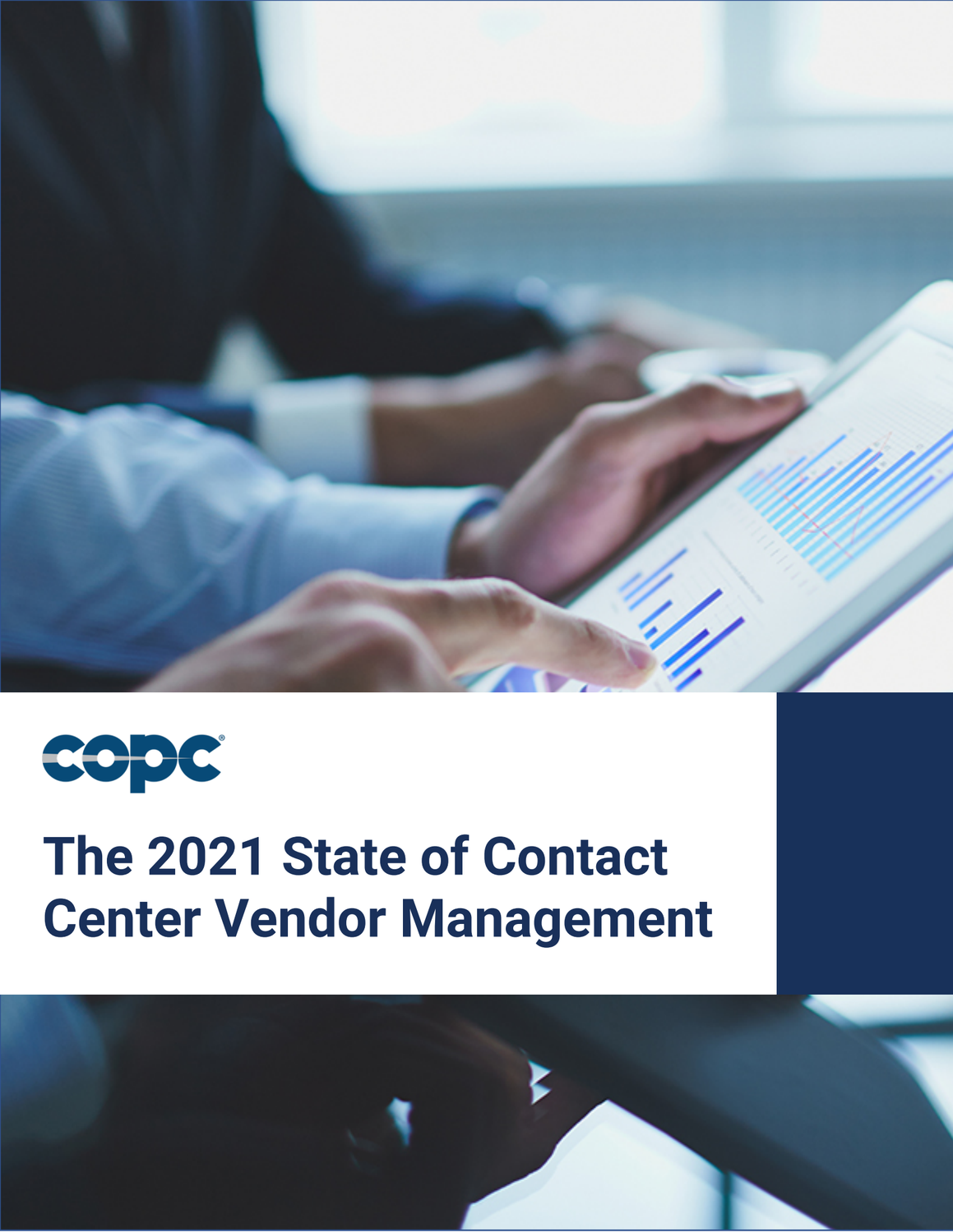# **The 2021 State of Contact Center Vendor Management**

As we shift into 2021, things are starting to settle down, and we now have a better picture of the lasting effects of the pandemic on business models and performance stability. So now, what should be the top priorities of focus for vendor management teams?

2020 served up the most unusual situation for vendor managers and their outsourced partners. We dusted off business continuity plans we never imagined needing and experienced a drastic unplanned shift to work-from-home (WFH) staffing models. While this presented technology and connectivity hurdles, we also realized that our training and employee engagement would be strained by some of the hardest challenges in this new norm.

Despite these challenges, vendor managers and outsourced partners were resilient and worked well together to minimize the operational impact and recover quickly. Global employment uncertainty, coupled with the convenience of WFH, drove a reduction in employee attrition. In the 4th quarter, we saw a drastic shift to a new set of priorities, with vendor managers accepting this "new normal" and the pace at which they would revisit their outsourcing models and partnerships.

In our recent CXMB Series 2020 Corporate Edition report, we saw that improving customer experience continues to be a top priority. Reducing cost was a close second priority and one that grew the most compared to previous years. In addition to those priorities, top brands shared that 70% of them never had their outsourced staff in WFH models before the pandemic. Yet, as of the end of the year, they have over 50% of their staff still working from home, and over 60% of those brands don't expect to revert to pre-COVID-19 staffing models once the pandemic is behind us.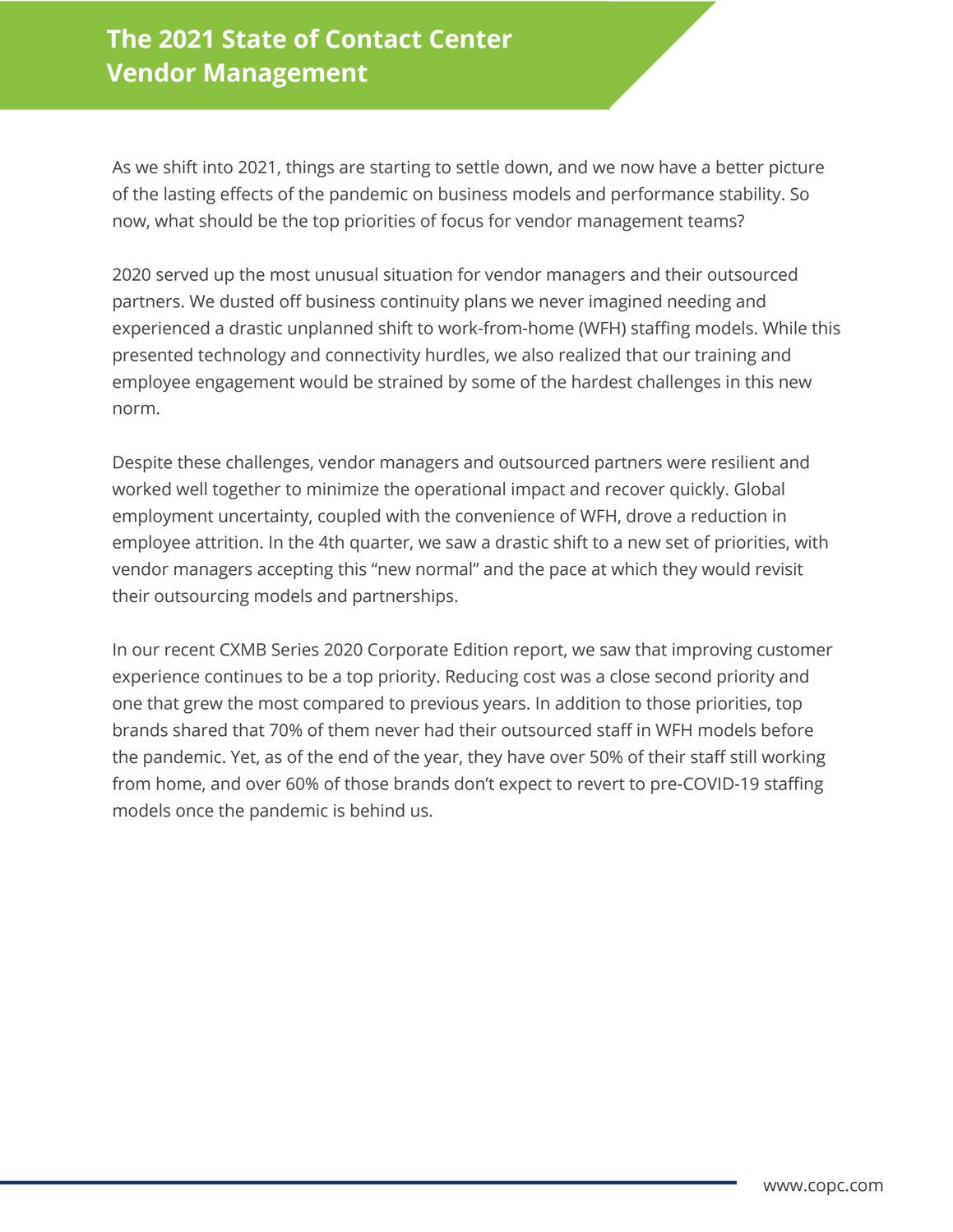

# **Do you have outsourced contact center WFH employees?**

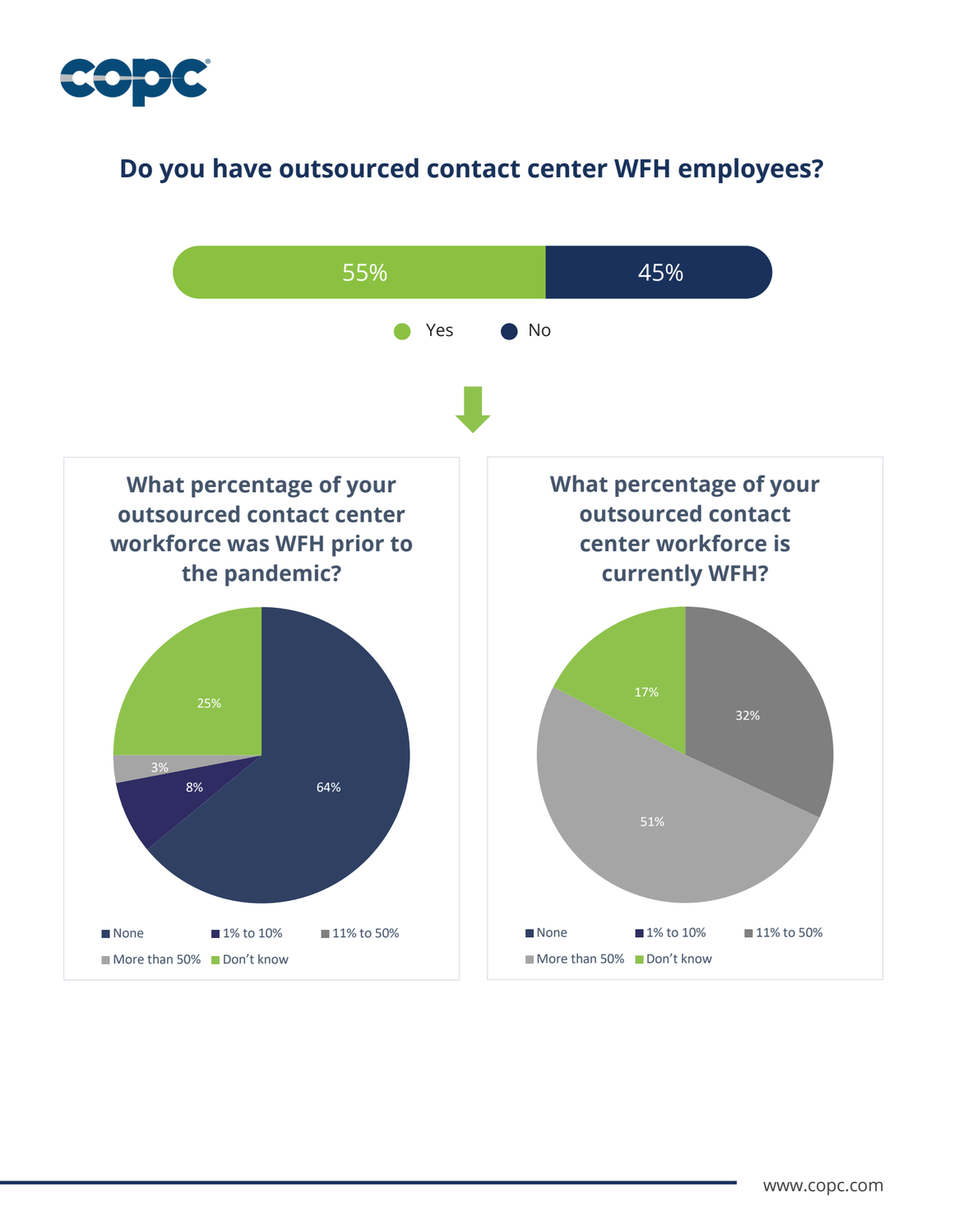

**What was the top priority of your company's leadership regarding customer experience (CX) management over the past 12 months?**



With more than half of the brands stating that the pandemic adversely impacted their outsourcers' ability to meet their organization's strategic goals, we want to share more details about where the new priorities are being placed. This year, we are experiencing a significant shift to focus on cost savings and sourcing as the biggest priorities.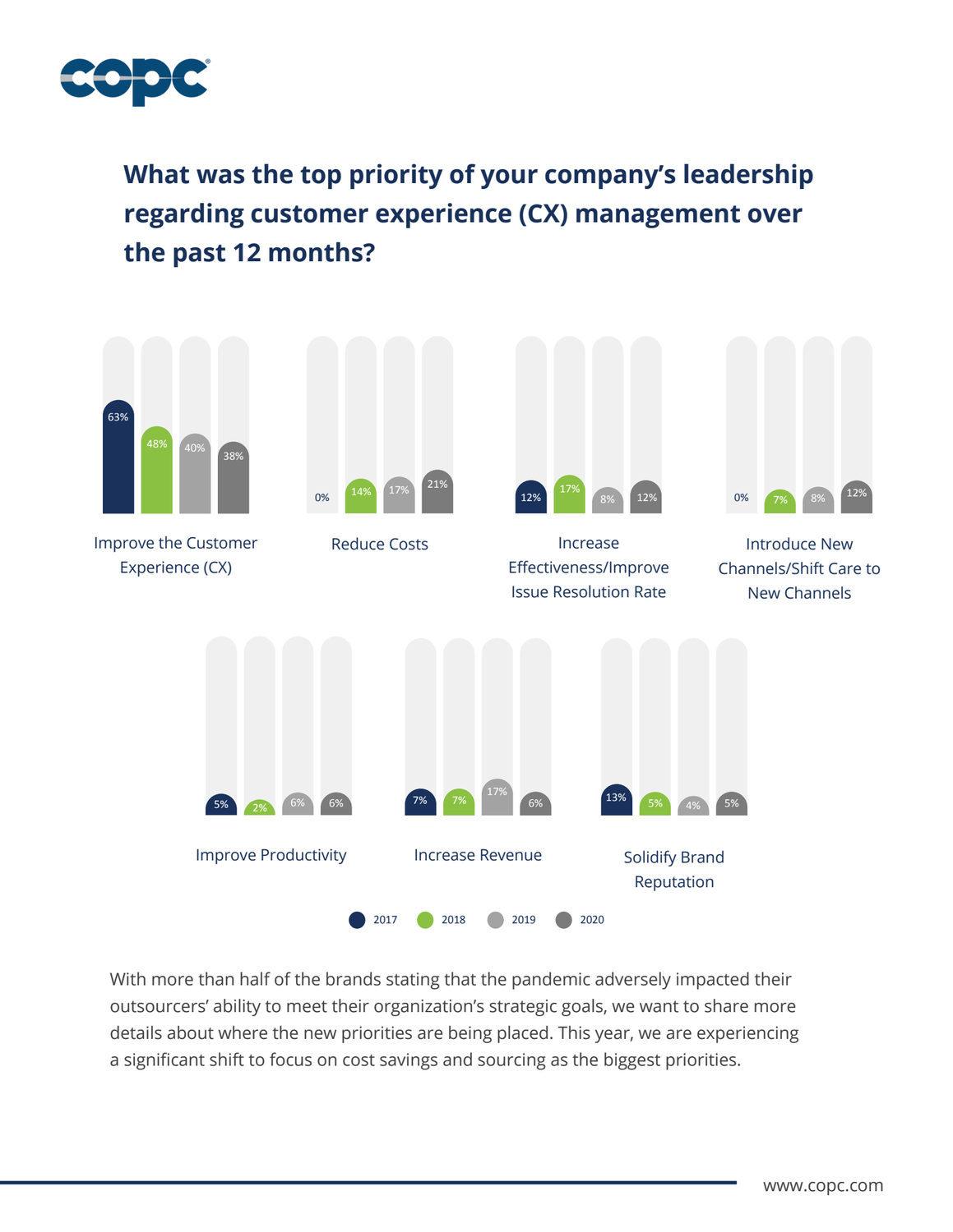

## **Requirements, Contracts and Sourcing**

It's fair to say that we always thought about the need for business continuity plans but now have a greater appreciation for their necessity. This past year highlighted gaps in business continuity requirements and outsourcing relationships that most organizations are revisiting and now prioritizing. Along with this, we have seen a huge effort to redesign requirements and contracts to cover WFH models, especially with most organizations expecting to continue in this model going forward. This brings about new technology and connectivity requirements to ensure it minimizes operational disruption yet accomplishes security standards.

Another significant focus has been revisiting our approaches to training, coaching and motivating employees in outsourced environments. Previously, brands placed considerable emphasis on building a brand culture in outsourced partner operations that is difficult to replicate in virtual environments. While brands feel the most pain with virtual staff inclusion, we have seen some vendors adjust much better than others in this area. This prompts many organizations to rethink who their providers are, particularly if they are negatively impacting performance objectives.

# **The 2021 State of Vendor Management Priorities:**

- 1. Rapid acceleration of revising outsourcing requirements, contracts and reevaluating supplier capabilities and footprint that best serve this new normal
- 2. Realization of a new cost structure and the impact on our previous structured pricing components
- 3. Optimizing virtual management and supplier business planning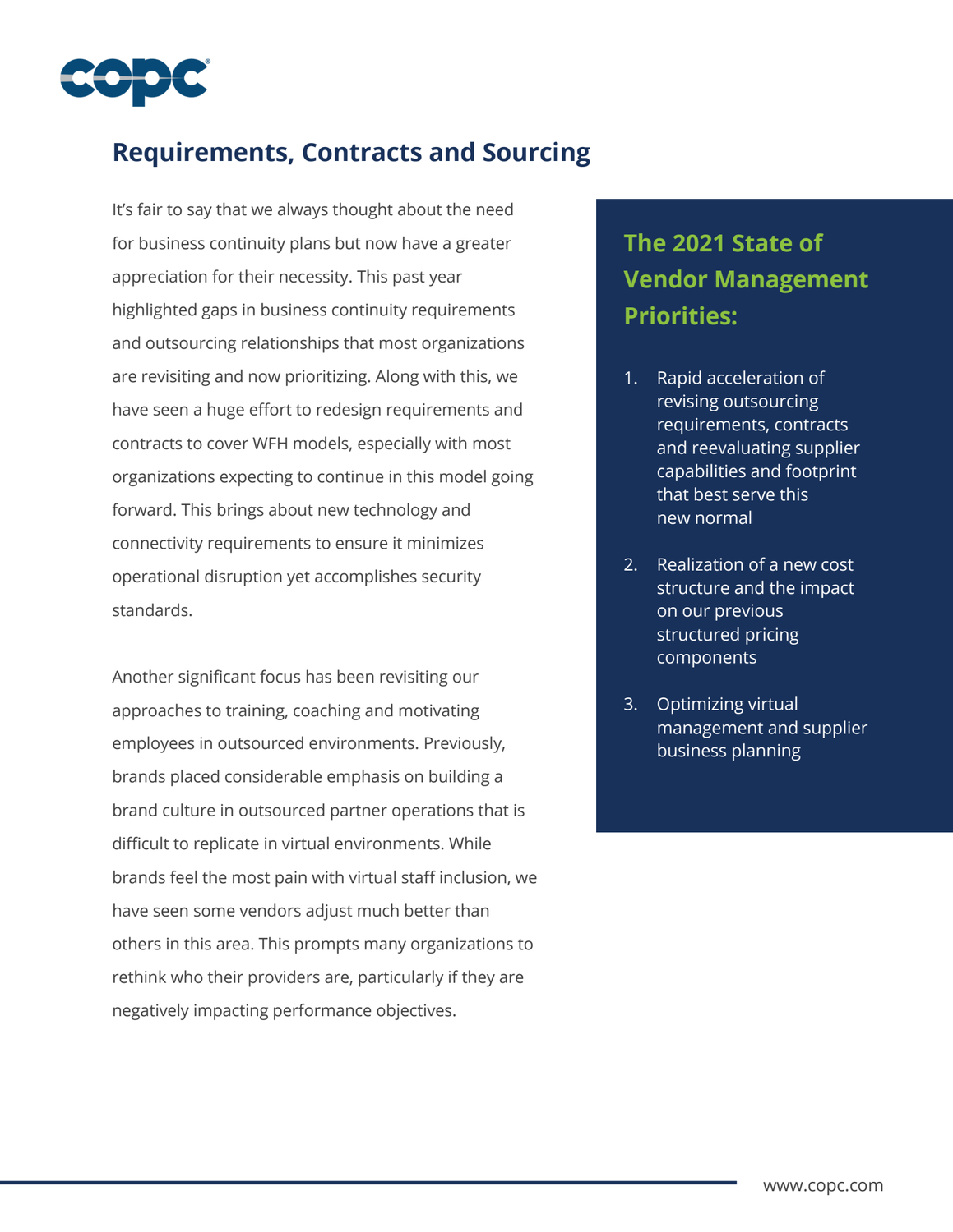

Variation in supplier performance recovery this past year has created a steady rise in initiating sourcing events to evaluate new partners who can demonstrate better effectiveness in managing this virtual environment. Another area of immediate focus has been site reintroduction and ongoing health and safety preparedness of certain partners and geographies approaching it differently.

The combination of defining new requirements, renegotiating existing agreements and initiating new sourcing events will continue to be a major theme for the remainder of 2021 and is likely keeping outsourced partners' commercial departments very busy.

## **Cost and Pricing**

With lower attrition resulting from employment uncertainty and WFH convenience, we have seen retention levels rise significantly. Depending on pricing models, this is either greatly benefiting buyers or suppliers in different ways. In most cases, this expense reduction for suppliers has provided greater profitability, and buyers are now looking to share in that savings from previous assumptions.

Alongside the attrition impact, vendor partners have saved a lot of money on facility management and transportation in some areas. These expense categories previously could have accounted for nearly 10% of their operational cost, and while not all expenses have gone away, we saw many suppliers' profitability rise in 2020.

With attrition on the decline and cost of living decreases in most contact center-centric markets, it makes for an interesting situation when it comes time to renegotiate. Certainly, this has been a more opportune situation for brands that haven't experienced a decrease in volume, but most brands are working to better understand this with their partners. This has become a major theme in 2021, along with reevaluating pricing models and overall cost implications for this emerging brand priority of reducing costs for the calendar year.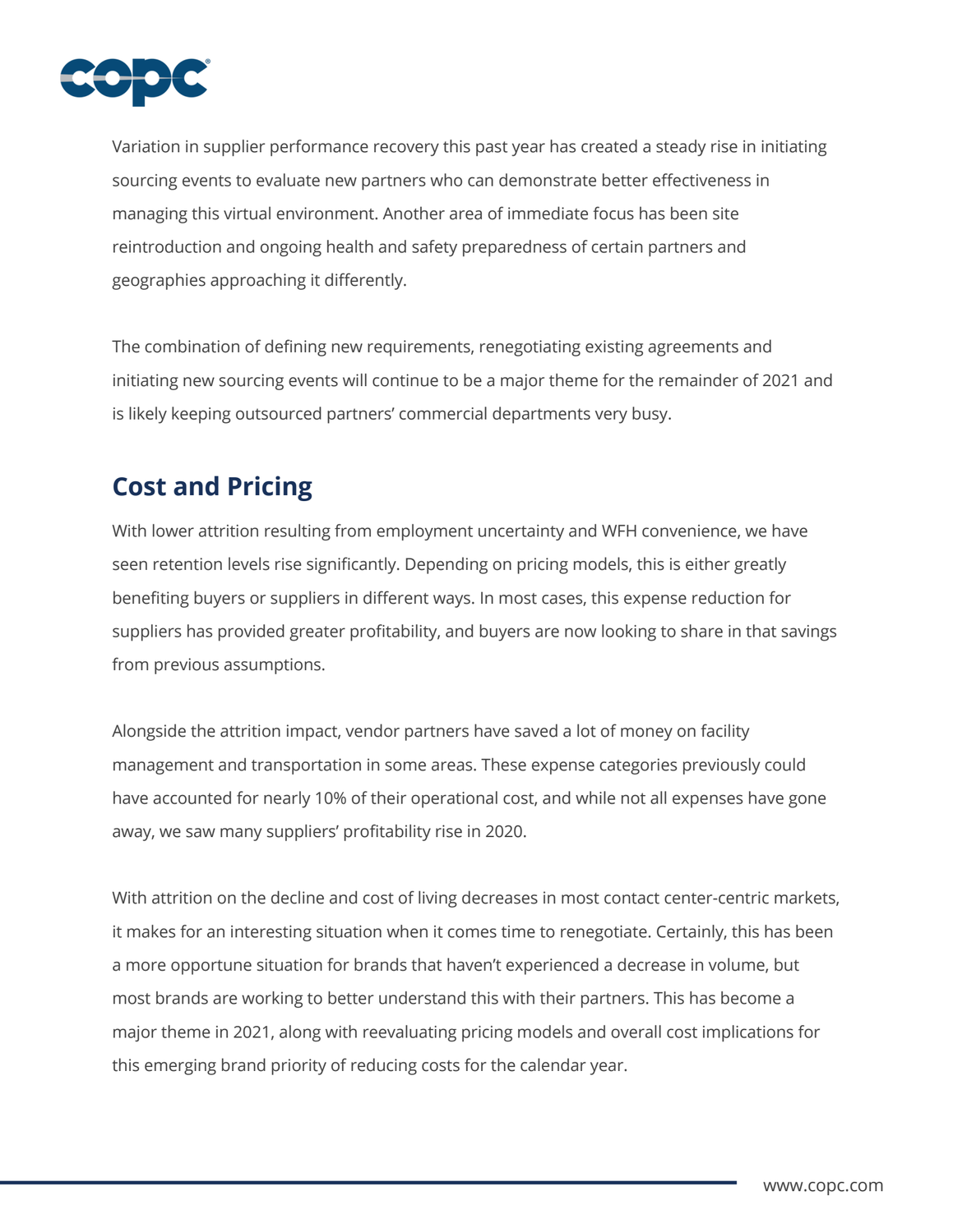

# **Virtual Management**

Vendor managers accustomed to performing periodic site visits and reviews have had to rely heavily on virtual management. While stress during uncertain times has impacted us as professionals, our relationships with outsourced partners have somewhat strengthened based on the "we're all in this together" approach to managing a crisis. However, in the last quarter of 2020, we witnessed an amplified focus on business planning and performance improvement expectations from vendor managers, notably for those vendors that have been slow in becoming proactive.

What was once easy to observe during a site visit has been difficult to qualify in virtual reviews. Verification of vendor policies and procedures have been difficult to evaluate this past year, so vendor managers are becoming stricter about demanding sufficient plans and evidence of progress to those plans. This hasn't been easy for suppliers either. Still, it supports the notion that some have been more successful than others, likely because of their leadership's focus on having well-defined plans, processes and measurement systems for all levels of their organization.

High-performing organizations are much like high-performing vendor management teams. Having well-defined operating standards can be resilient even with unexpected changes. The reality of this situation has been observed for years — vendor management teams that had previously relied on performance management systems more, are falling prey to a wellcoordinated vendor site host.